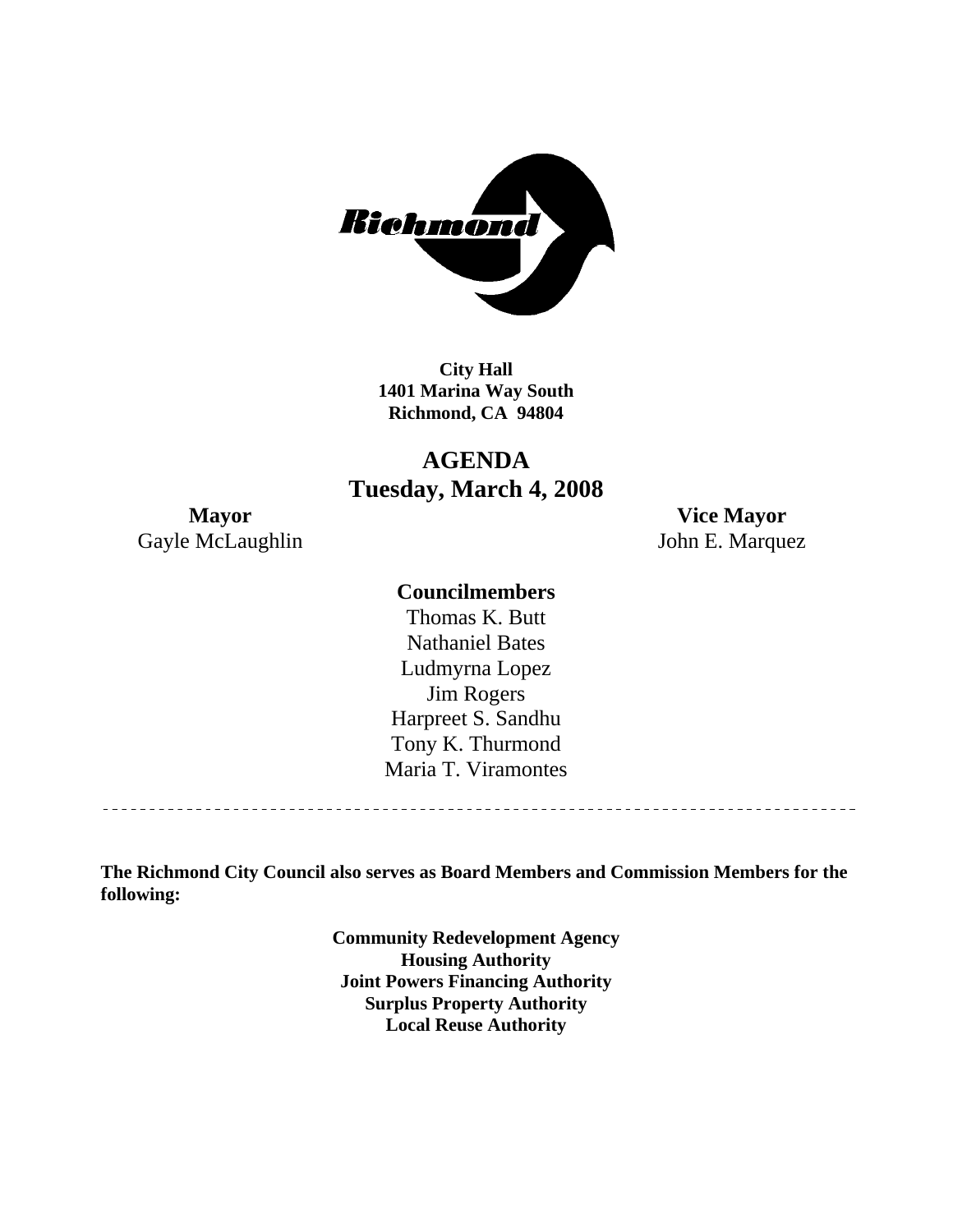# **MEETING PROCEDURES**

The City of Richmond encourages community participation at its City Council meetings and has established procedures that are intended to accommodate public input in a timely and time-sensitive way. As a courtesy to all members of the public who wish to participate in City Council meetings, please observe the following procedures:

**PUBLIC COMMENT ON AGENDA ITEMS:** Anyone who desires to address the City Council on items appearing on the agenda must complete and file a pink speaker's card with the City Clerk **prior** to the City Council's consideration of the item. Once the City Clerk has announced the item and discussion has commenced, no person shall be permitted to speak on the item other than those persons who have submitted their names to the City Clerk. Your name will be called when the item is announced for discussion. **Each speaker will be allowed TWO (2) MINUTES to address the City Council on NON-PUBLIC HEARING items listed on the agenda.** 

**OPEN FORUM FOR PUBLIC COMMENT:** Individuals who would like to address the City Council on matters not listed on the agenda or on **Presentations, Proclamations and Commendations, Report from the City Attorney, or Reports of Officers** may do so under Open Forum. All speakers must complete and file a pink speaker's card with the City Clerk **prior** to the commencement of Open Forum. **The amount of time allotted to individual speakers shall be determined based on the number of persons requesting to speak during this item. The time allocation for each speaker will be as follows: 15 or fewer speakers, a maximum of 2 minutes; 16 to 24 speakers, a maximum of 1 and one-half minutes; and 25 or more speakers, a maximum of 1 minute.** 

#### **SPEAKERS ARE REQUESTED TO OCCUPY THE RESERVED SEATS IN THE FRONT ROW BEHIND THE SPEAKER'S PODIUM AS THEIR NAME IS ANNOUNCED BY THE CITY CLERK.**

**CONSENT CALENDAR:** Consent Calendar items are considered routine and will be enacted, approved or adopted by one motion unless a request for removal for discussion or explanation is received from the audience or the City Council. A member of the audience requesting to remove an item from the Consent Calendar must complete and file a speaker's card with the City Clerk **prior to the City Council's consideration of Item C, Agenda Review.** An item removed from the Consent Calendar may be placed anywhere on the agenda following the City Council's agenda review.

*The City Council's adopted Rules of Procedure recognize that debate on policy is healthy; debate on personalities is not. The Chairperson has the right and obligation to cut off discussion that is too personal, too loud, or too crude.* 

**\*\*\*\*\*\*\*\*\*\*\*\*\*\*\*\*\*\*\*\*\*\*\*\*\*\*\*\*\*\*\*\*\*\*\*\*\*\*\*\*\*\*\*\*\*\*\*\*\*\*\*\*\*\*\*\*\*\***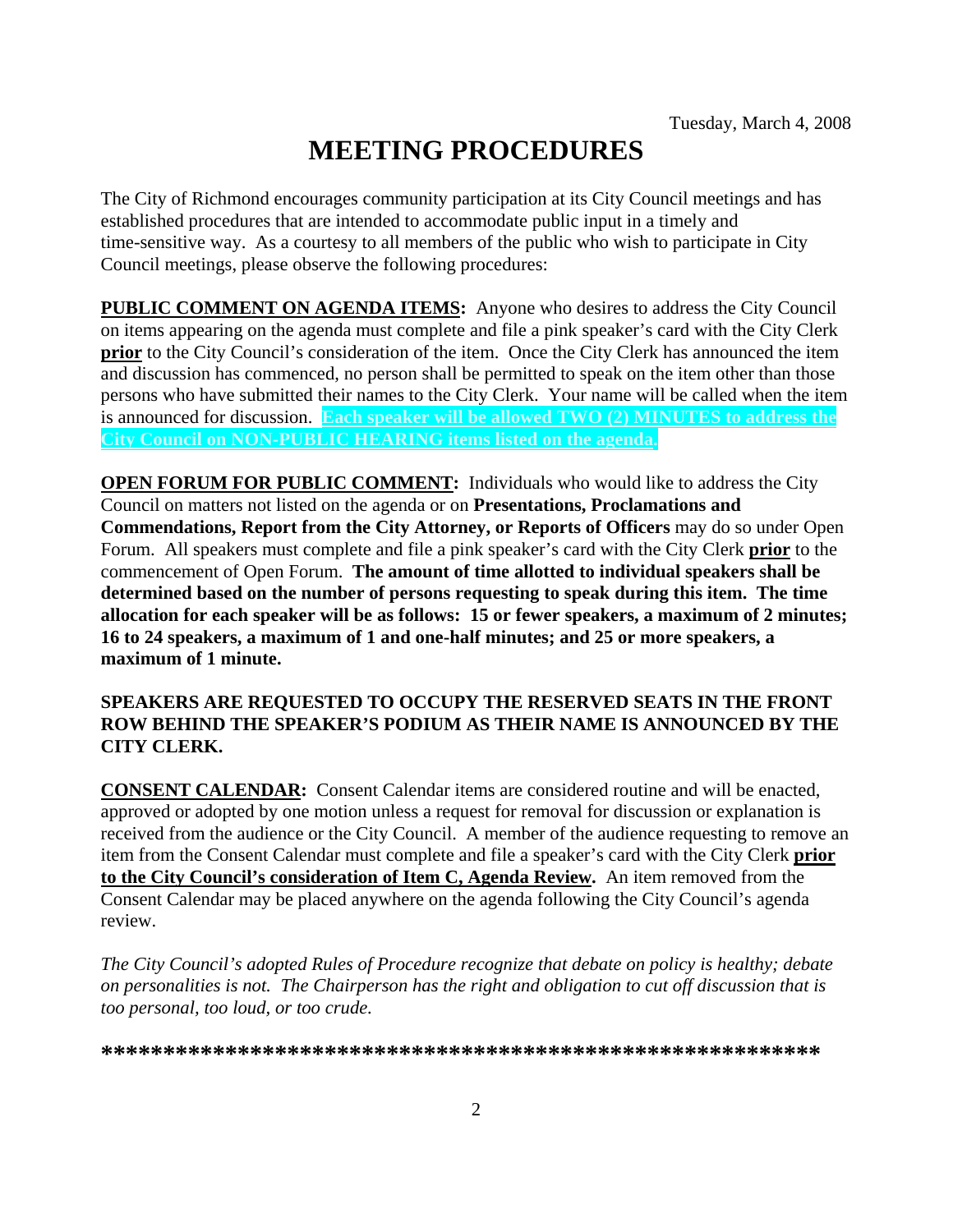#### Tuesday, March 4, 2008

# **Richmond Community Redevelopment Agency**

6:45 p.m.

#### **PLEDGE TO THE FLAG**

#### **A. ROLL CALL**

#### **B. STATEMENT OF CONFLICT OF INTEREST**

#### **C. OPEN FORUM FOR PUBLIC COMMENT**

#### **D. CONSENT CALENDAR**

- **D-1.** AUTHORIZE the Executive Director of the Redevelopment Agency to execute an amendment to the Exclusive Right to Negotiate (ERN) Agreement with Community Housing Development Corporation (CHDC) and Eden Housing for a portion of the Miraflores property, extending the ERN for a period of one year until March 24, 2009 - Richmond Community Redevelopment Agency (Steve Duran/Patrick Lynch 307-8140).
- **D-2.** ADOPT a resolution supporting the Richmond Community Redevelopment Agency's (Agency) application to the California State Department of Housing and Community Development (HCD) for funding under the Transit Oriented Development (TOD) Housing Program - Richmond Community Redevelopment Agency (Steve Duran/Alan Wolken 307-8140).
- **D-3.** APPROVE the minutes of the Special Meeting held on February 19, 2008 City Clerk's Office (Diane Holmes 620-6513).

#### **E. ADJOURNMENT**

**\*\*\*\*\*\*\*\*\*\*\*\*\*\*\*\*\*\*\*\*\*\*\*\*\*\*\*\*\*\*\*\*\*\*\*\*\*\*\*\*\*\*\*\*\*\*\*\*\*\*\*\*\*\*\*\*\*\*\*\*** 

#### **CITY COUNCIL**  7:00 p.m.

#### **A. ROLL CALL**

#### **B. STATEMENT OF CONFLICT OF INTEREST**

**C. AGENDA REVIEW**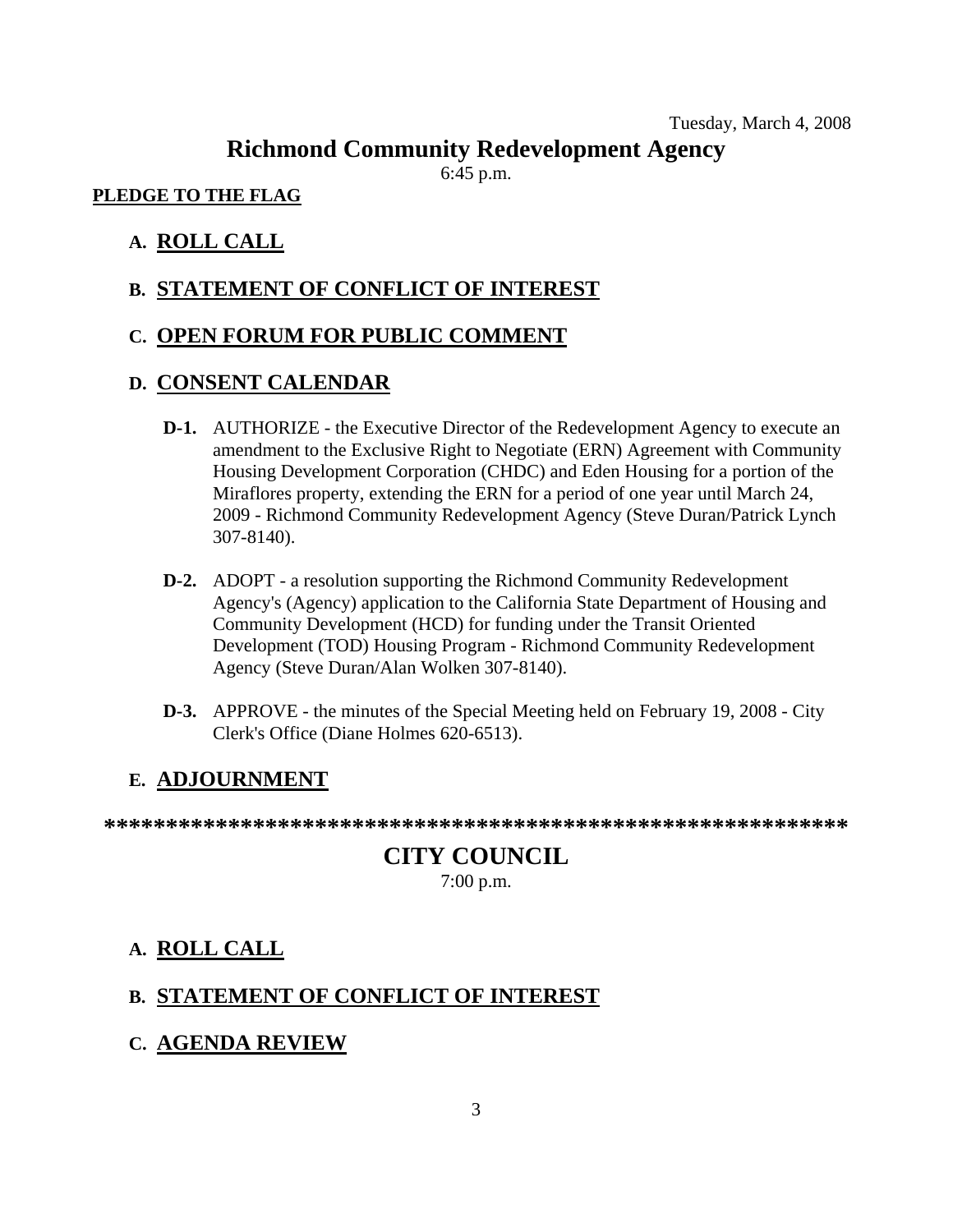# Tuesday, March 4, 2008 **D. REPORT FROM THE CITY ATTORNEY OF FINAL DECISIONS MADE AND NON-CONFIDENTIAL DISCUSSIONS HELD DURING CLOSED SESSION**

# **E. PRESENTATIONS, PROCLAMATIONS, AND COMMENDATIONS**

## **F. CONSENT CALENDAR**

- **F-1.** ADOPT AN ORDINANCE (second reading) amending Chapter 8.16 of the Richmond Municipal Code which establishes the Fire Prevention Code and adopts the 2007 California Fire Code - Fire Department (Chief Michael Banks -307-8041).
- **F-2.** APPROVE purchase of pre-fabricated and set in-place concrete restrooms from CXT Incorporated Precast Products for installation at Booker T. Anderson and John F. Kennedy Parks for a cost of \$224,877 - Public Works (Yader A. Bermudez 231- 3008).
- **F-3.** APPROVE emergency procurement contracts for equipment and vehicle rentals from Hertz Equipment Rental Corporation in an aggregate amount not to exceed \$320,000 from the adopted FY 2007-08 Public Works Department budget. - Public Works (Yader A. Bermudez 231-3008).
- **F-4.** ADOPT A RESOLUTION setting forth the City Council's decision on February 19, 2008: (1) Denying the appeal without prejudice and affirming the Planning Commission's approval of a Conditional Use Permit for a Density Bonus, Design Review Permit, and Variance/Exceptions for a mixed-use development at 3601-3627 Cutting Boulevard; and, (2) Direction to staff to prepare an amendment to the text of the Density Bonus Ordinance to allow for rounding an odd number of units up to the next even number – Planning Department (Richard Mitchell 620-6706).
- **F-5.** ADOPT A RESOLUTION amending Resolution No. 21-99 and Resolution No. 162-02, which established the Richmond Youth Baseball Advisory Board, to extend the terms of the board commissioners from two terms to a maximum of three terms - City Attorney's Office (Louise Renne 620-6509).
- **F-6.** APPROVE the minutes of the Regular Meeting held on February 19, 2008 City Clerk's Office (Diane Holmes 620-6513).

#### **G. PUBLIC HEARINGS**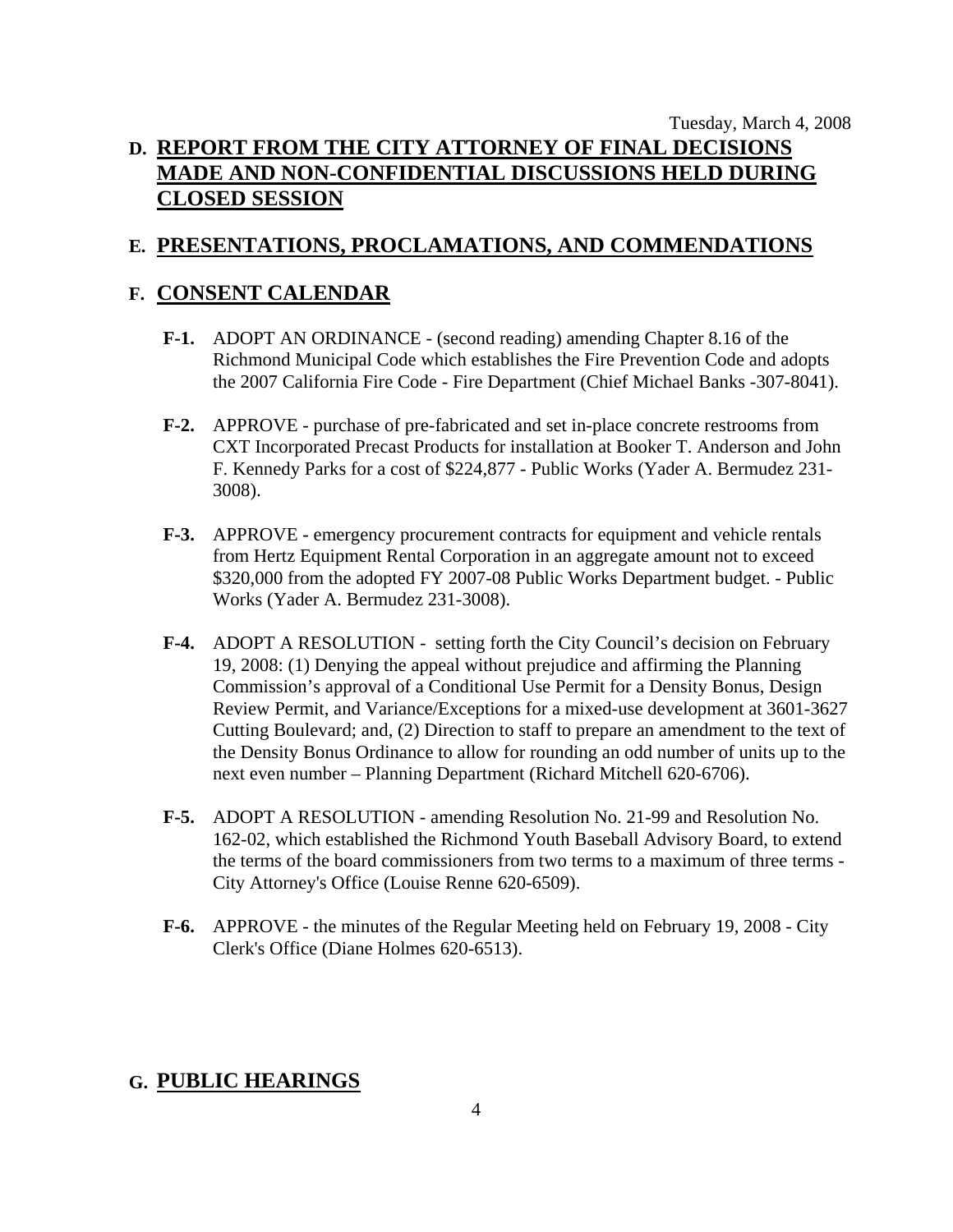- **G-1.** PUBLIC HEARING to: (1) Uphold Planning Commission's decision to approve the Tentative Parcel Map in Exhibit A, Mitigated Negative Declaration with Mitigation Monitoring Plan and Supplemental Information in Exhibit B, for 125 to127 Western Drive (APN: 558-020-007); or, (2)Uphold Planning Commission's decision as described in Option 1 with modified conditions of approval in Attachment 3; or (3) Uphold the Appeal request, thereby reversing the Planning Commission approval of the Tentative Parcel Map in Exhibit A, Mitigated Negative Declaration with Mitigation Monitoring Plan and Supplemental Information in Exhibit B, and deny the creation of three residential lots for 125 to127 Western Drive (APN: 558-020- 007) – Planning Department (Richard Mitchell 620-6706).
- **G-2.** Introduce the zoning text changes to define mini-storage warehouses and to add them to the lists of uses requiring a Conditional Use Permit in Industrial Districts – Planning Department (Richard Mitchell 620-6706).

#### **H. OPEN FORUM FOR PUBLIC COMMENT**

#### **I. AGREEMENTS**

#### **J. RESOLUTIONS**

#### **K. ORDINANCES**

 **K-1.** ADOPT AN URGENCY ORDINANCE - Extending the Temporary Moratorium on the Acceptance, Processing and Approval of Applications and Permits to Construct, Modify or Place Wireless Telecommunication Facilities within the City of Richmond until April 25, 2008 - Planning Department (Richard Mitchell 620-6706).

#### **L. COUNCIL AS A WHOLE**

- **L-1.** Consider adopting a resolution in support of initiating dialogue with Bay Area cities to formally explore the re-establishment of the East Bay Public Safety Corridor Partnership and allocate \$50,000 or an amount designated by the City Council as seed funding. The Public Safety Committee reviewed this item on February 19, 2008, and referred to the City Council - Councilmembers Thurmond, Bates and Viramontes (620-6581).
- **L-2.** Approve a resolution which directs the City Manager to pursue foundation funding to renovate Solano and Elm Play Lots according to plans approved by Public Works'